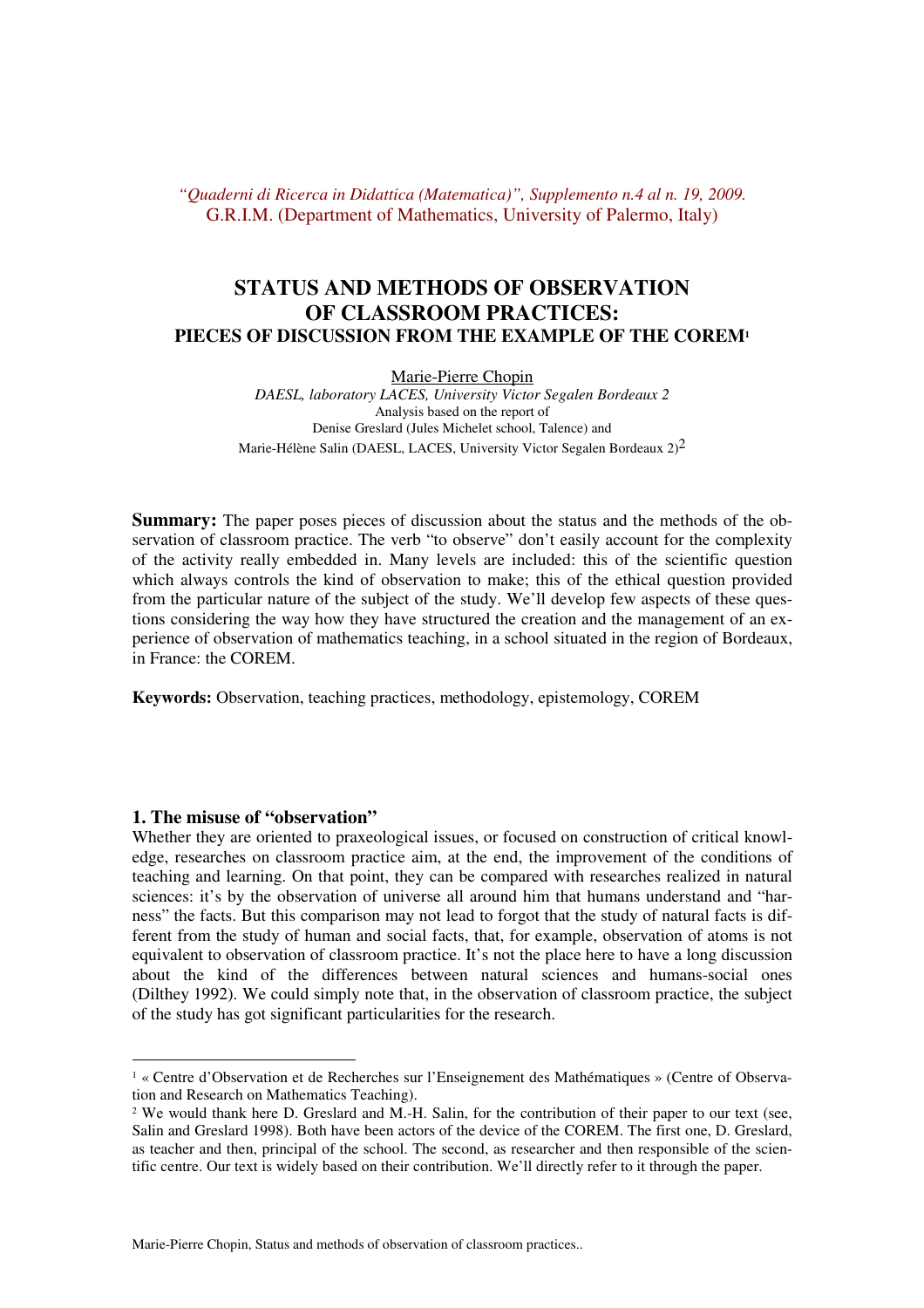For beginning, in the observation of classroom practice, the subject of the study deals with persons (teachers, pupils...) who have got consciousness and emotions. Next, this subject concerns practices which are characterized by irreversibility and non reproducibility and which logics are specific to the activities where actors are embedded (Bourdieu 1980). These logics are not directly « visible » for the researcher. These few elements allow us to pose that "classroom practices" can not be observed in the same way of "stones" or "ants". By a consequence, even if the actual interest for the observation in educational research must be useful for the development of the field, we have to keep attentive to a possible risk of confusion about the role of the researcher in education, who can't be considered as a sort of entomologist who observes natural functioning of classroom practice.

This comment doesn't invite us to give up studying this practice. As noted by Robert Solow – cited in the famous text of "The thick description" of Clifford Geertz – this renunciation would mean that "as environment will never be totally disinfected, as well operate in the sewers" (Geertz 1998, p. 104). On the contrary, saying that the observation of classroom practice can't aspire to the status of natural observation lead us to question about the kind of objectivation of teaching phenomena that can be made by the researcher in education, and about the methodological implications for observation. That's we'll do in the next parts of the text, through the presentation of a concrete device of observation of classroom practice: the Center of Observation and Research on Mathematical Teaching (COREM).

Indeed, we have chosen to axe the paper on the presentation of few aspects of this complex and original device. We think that it could allow us to give more sense to methodological and ethical principles (which are put in practice in the COREM) than just a theoretical discourse could do. After a brief presentation of the COREM, we'll centre the analysis on three important aspects of the observation of classroom practice: the influence of the scientific question on the observation (part III), the rules of collaboration between teachers and researchers (part IV), and the type of "subject" which is really "observe" in research (part V).

### **2. The COREM: a brief presentation**

The COREM has been created in 1973, by the Institute of Research on Mathematics Teaching of the University of Bordeaux<sup>3</sup>, and in particular at the instigation of Guy Brousseau working at the elaboration of the Theory of Didactical Situations (Brousseau 1998). The COREM stopped in 1999. This device has been created in order to:

- conduct researches essential to the development of scientific knowledge about the phenomena of mathematics teaching;
- conceive and to study new teaching situations which increase students' learning;

- develop the setting up of knowledge for pre-service mathematics teacher education.

In practical terms, the COREM was a school composed of 4 kindergarten classes and 10 elementary classes. Pupils came from the school sector (heterogeneous population). The syllabus was in accordance with official instructions. Teachers were volunteers. They didn't need any particular training. They just had to feel concerned by the researches led in the school. Indeed, the COREM necessitated a high degree of collaboration and mutual confidence between teachers and researchers.

At the COREM, two sorts of data were built:

<sup>&</sup>lt;sup>3</sup> In french, it is called the « IREM » (Institut de Recherche sur l'Enseignement des Mathématiques).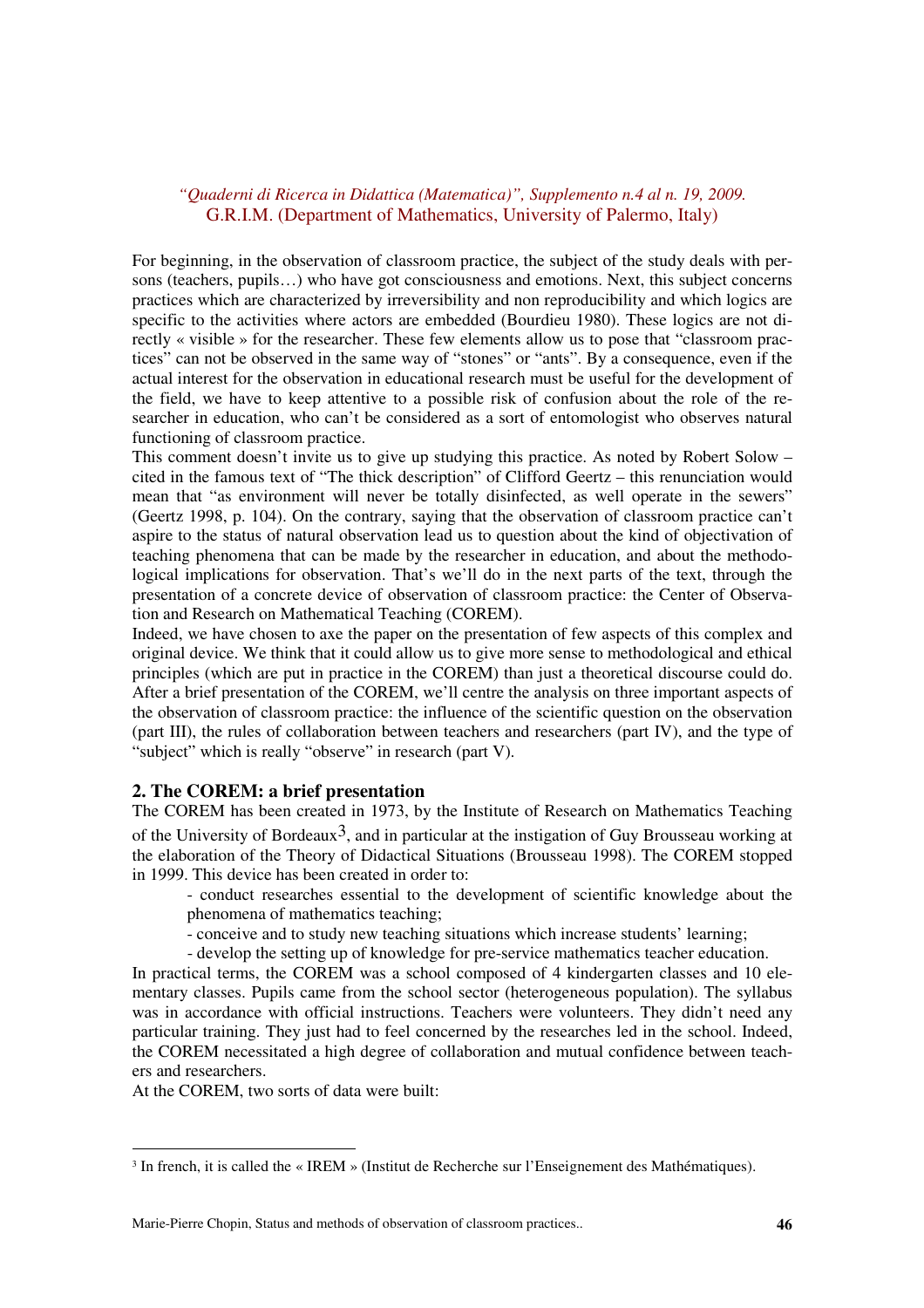a) qualitative and quantitative data about mathematics teaching at the elementary school: during more of 25 years, pupils works, preparations of teaching sequences, evaluations and results were collected. The quantity of data could make possible the reconstruction of pupils' route through their mathematical education.

b) data about classroom practice thanks to a high quantity of observations: on one part, observations of lessons in which teachers carried out researchers' plans about teaching situations (what we call "didactical engineering", Brousseau 1986); on an other part, observations aiming the identification and the explanation of didactical phenomena about "ordinary" teaching.

That is this importance of observations of classroom practice which led us to explore in more details the way they were conducted.

### **3. Observations are guided by scientific questions**

As Brousseau remarks<sup>4</sup>, at the COREM the observation of classroom practices was not considered on a passive way. The "passive observation" is an illusion, for two reasons at least. First, it is useless to think that the researcher presence in classroom doesn't alter, *per se*, the situation he observes. Even after a period of familiarization during which people in the class may leave their "Sunday closes", the observer keeps being one of the elements of the situation he wants to study. The "objectivation of objectifying position", as Bourdieu says (2000), proves to be the unique valid issue to accomplish reliable observations. Secondly, and that may be the most important point, what we observe in classroom practices is less a "total situation" (in the words of Austin 1970), in which these practices take place, than some significant aspects of this situation regarding specific scientific questions and theoretical frameworks. For example, a study about the functions of ostensive in teaching (Salin 2001), could not lead to the same kind of observation than a study of didactical interactions (Sarrazy 2001), or a study about the modes of regulation of didactical heterogeneities (Chopin 2007). Nonetheless, it is the same teaching sequence which could be "observed" in these three cases.

In the device of the COREM, the preparation of observation took into account this aspect. Observation aimed to allow the researcher to answer a list of questions he wondered about the characteristics of the situation. He tried to answer from the identification of the effect of the situation (waited or not) during the lessons, then, as Margolinas (1992) explains, coming back to the a priori analysis of the situation. Thus, the researcher used to conduct the observations regarding these questions. The device for observations generally required the participation of few observers with whom the development of the lesson to come was detailed so as to inform them of precise details for the collect of data. The lessons were also filmed by persons who were informed of the aims of the observation.

In a word, at the COREM, observation was, above all, guided by the kind of data we had to construct to answer a scientific question.

**<sup>4</sup>** In the paper he proposes for the Topic Study Group 24, titled « Conditions for observation of classroom practices ».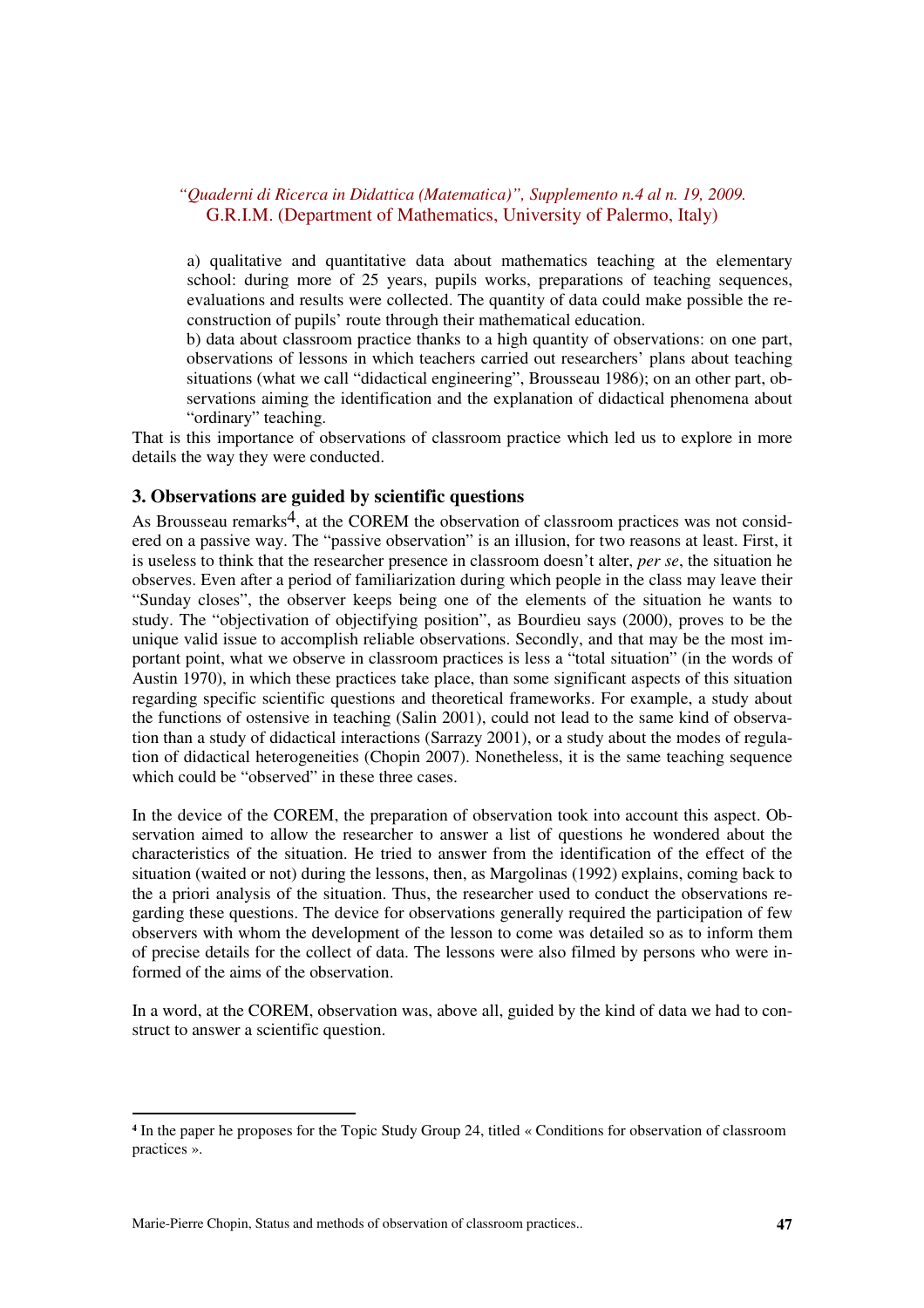#### **4. Observations require collaboration between teachers and researchers<sup>5</sup>**

Another constraint influences the methods of observation. It is linked with the fact that classroom practices are, at the first plan, the product of teachers and pupil's action, embedded in teaching and learning activity. At the COREM, the question of relations between teachers and researchers during the observation was largely taken into account.

#### **4. 1. At the COREM, le roles of teachers and researchers were well separated**

First of all, relations between teachers and researchers were well separated. The teacher was not a researcher. This assertion doesn't mean that the potential of creativity and understanding of teachers was not asked for (it was mostly the contrary). It just specifies the institutional position of each one in order to avoid some unwanted effects linked with a confusion of roles. Few examples of thus effects were identified by the COREM members:

- The researcher doesn't progress in his ability to conceive situations because the teacher does it instead of him. Regarding the experience and the expertise of teachers at the COREM, this case occurred several times.
- The teacher contests the validity of researcher's work without knowing the reasons neither the aims of this latter.
- Denise Greslard (see Salin and Greslard 1998), teacher and then principal of the school, have been personally confronted with this kind of situation. After 25 years of collaboration with researchers, after having acquired experience in observing and analysing classroom practices, she used to take part, as principal, into all the observations. After one of those observations, during the analysis following the lesson observed, she underlined insistently several "breaches" in the situation preparation. Her colleague (the teacher) and the researcher felt offended by her remarks. The first one felt a sort of "betrayal" from the one who would have been allied to her, facing the researcher. The researcher, for his part, felt offended too because of a sort of "usurpation" of his status.

The same sort of unwanted effect, hobbling the success of researches led at the COREM, could be caused, on the contrary, by the researcher himself, taking the place of the teacher, or maintain too much "familiarity" (in an anthropologic sense) with teaching (Marchive 2005) during the lesson. One of the most fundamental principles of the device of COREM is that teachers keep masters of their class. The pedagogical mission of school has to be respected, before scientific interests of the research.

What is important, it is that, in the device of the COREM, all these "excesses" could be regulated by the organization of the modalities of communication between teachers and researchers, precisely by the intervention of a scientific responsible person, in charge of the mediation between all the parts of the collaborators to the project.

#### 4.2. At the COREM, the relations between teachers and researchers are governed by rules

All teachers having worked at the COREM underline that the existence of a contract between them and researchers was very precious. This contract guaranteed to them to be able to preserve their teaching freedom, at least as well as if they were in an ordinary school. All the more, in the rules of functioning of the COREM, teachers were assured that, at the end, their professional position as teachers will be first recognized. Of course, this was the case only when the reasons for which teachers refused the researcher's propositions were legitimate.

**<sup>5</sup>** This part is especially based on Salin and Greslard contribution (1998).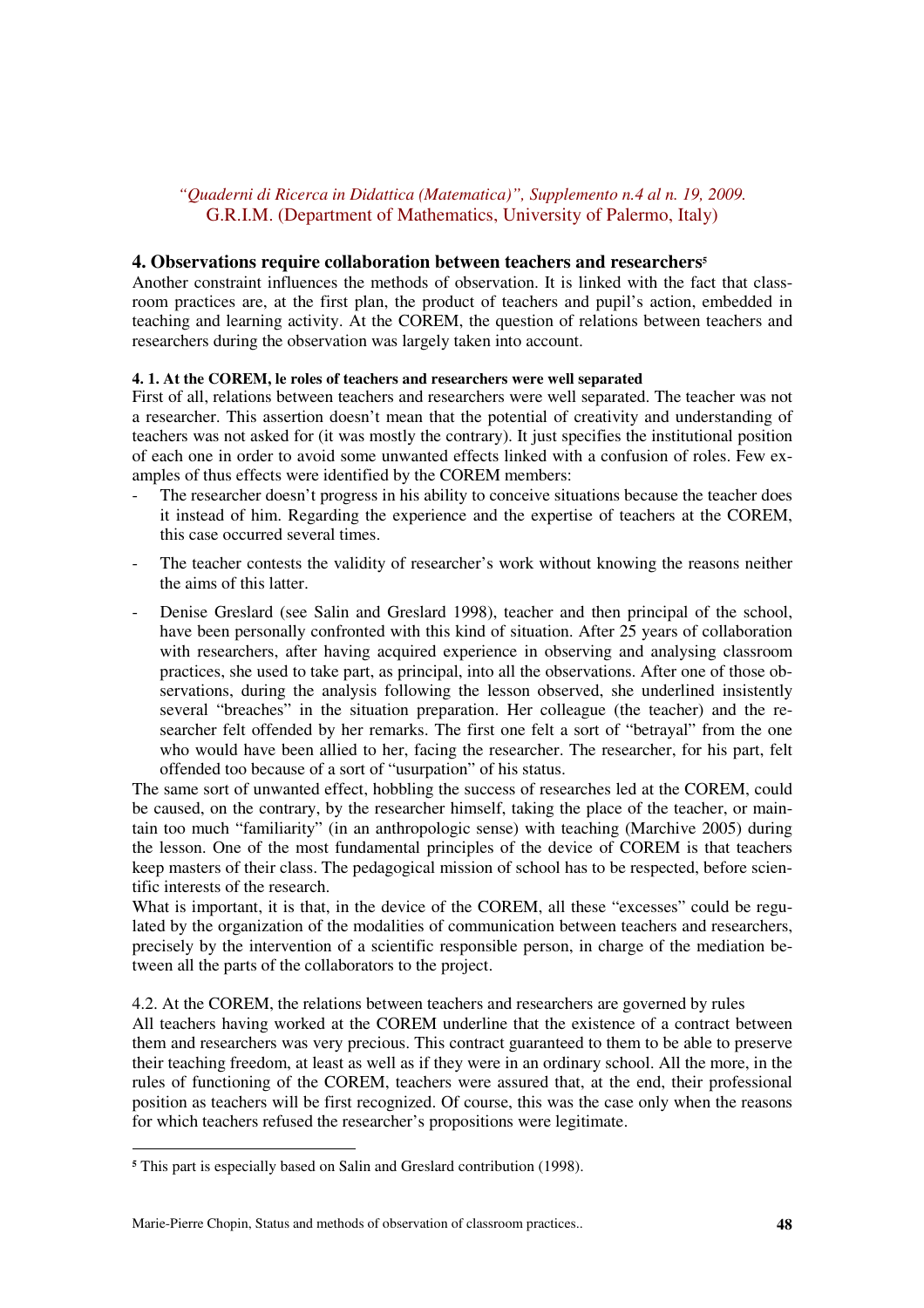Teachers were never left alone into their relations with researchers. They were grouped into teams of 3 teachers (for 2 classes). Even if just one of the three was teaching during the observations, the two others were implicated in preparation. The existence of such a contract and the vigilance of the institution mean that the persons who accept the unusual and difficult role to be at the centre of the situation observed are respected. By a consequence, teachers could more easily take the risk of research. This risk was known and accepted by the team of the observers and teachers, as shows the following example.

In this example, the researcher hasn't succeed in well formulating the aim of the observation, or the teacher hasn't well understood them (perhaps a little of both). By a consequence, the topic of the classroom work with pupil is modified. The teaching sequence deals with the notion of "measure", in a third grade class of elementary school. The project described by the researcher is: "To write the measurement of a strip of paper length aid of a "standard-strip", to compare the measurement writings of two strips made with different standards, and to find how to go from a writing to another, calculating or by manipulation." This project is a "communication game" (cf. the Theory of Didactical Situations by Brousseau 1986 1998). It is implemented as follows. Pupils are into groups. An half of the groups has at one's disposal a strip of length *A* and a standard  $\overline{a}$ ; the other half has got a strip of length *B* and a standard *b*. Each group will be, successively, in positions of "transmitter" and "receiver". The transmitter sends a written message indicating the length of his paper strip and joins his standard. The receiver compares the measurement sent with the one of his own paper strip and determines the longest strip. Next, transmitters and receivers confront their results.

The final phase aims pupils to clarify and confront their methods to compare the lengths. In the case described, that's not what happens. The analysis of the lesson allows explaining why:

- while pupils are trying to determine the longest strip, the teacher is moving threw the groups and, by questionings, clearly impose pupils to prove to him their assertions. Nevertheless, at this moment, pupils are still in an action phase. Doing what he does, the teachers "kill in egg" what should have had constitute the aim of the following debate.
- More over, at the moment of joining the pupils' responses, the teacher decides to write on the blackboard all the messages made by pupil, as pupils are reading them. This phase is so long that pupils are demotivated and that the debate fails.

The teacher knew that the researcher wanted to collect data about the pupils' strategies, but his interpretation of the research necessities has modified the content and the development of the sequence. If the "a priori analysis" had been better done, it could have shown, with the didactical variables, the variables concerning the teaching management. In the teacher-researcher's contract, it's the researcher who is in charge of such a task, even if he has to collaborate with the teacher.

Such events are unavoidable during the conceiving of a didactical engineering. Its treatment is included in the researches at the COREM. Indeed, what was very important for the teachers is that, on one part, these events could be explained into small groups of observers (joining teachers and researchers) during the "debriefing" following the observation, and that, on other part, such explanation could be done into non personal terms. That is the last point of the paper.

### **5. Observations which don't deals with persons, just with systems**

One of the most important principles of the observation at the COREM is summarized by Guy Brousseau in a few words: "Beyond the contingency of the good or worse teacher's decisions,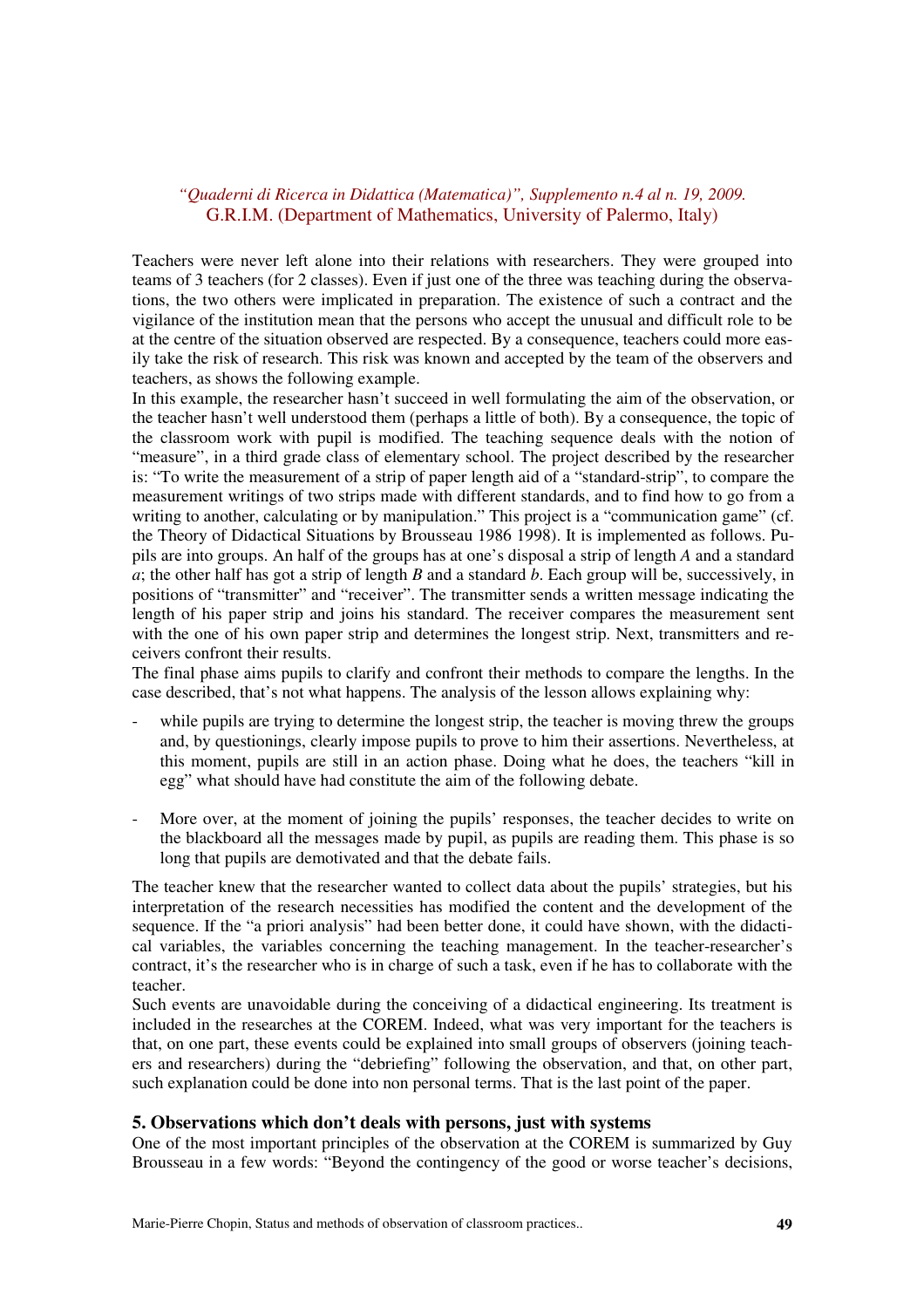we aim to establish those which are significant of the behaviour of "all" teachers. So we have to identify the conditions which explain those decisions through the constraints having had an effect on the teacher." (G. Brousseau 1995, p. 31). More than just a charitable principle, a sort of polite action toward the teachers, this aspect of the observations led at the COREM is essential to research, permitting to put in light the modalities of the functioning of teaching.

We'll just take a brief example. It deals with one of the most important concept of the Theory of Didactical Situations (TDS): the concept of "institutionalisation". In the beginning of the theory, this concept didn't exist. It is through observations of situations focused on the teaching of decimals numbers that this concept arose. Nadine Brousseau, who was teacher at the COREM during this period and who actively participated at the creation of this concept, relates this episode:

« During the first year of decimals, we have accomplished the four first lessons with sheets of paper. Guy [Brousseau], wanted to carry on with the teaching project, but I had noted that a lot of children had been "dropped". I refused to continue before "having taken stock with my pupils", as I could have done after a classic lesson not really successful.

Thus, the fifth lesson didn't be observed. So, I resumed the notions "studied", and I submitted exercises. Guy had yielded to my insistence, it was the rule! But he was suspicious: « *you want to do conditioning secretly?"*. He questioned me, he has better observed what happened with the children, he has finally found that my decision was justified: we need to "institutionalize" knowledge ["connaissances" in French], what was not planned at this period, and that what I have done." (N. Brousseau 1995, p. 25).

The concept of institutionalization is essential today in TDS. It is a rigorous concept defined as follows: "In institutionalisation, [the teacher] defines the possible relations between behaviours or "free" productions of the pupil, the cultural or scientific knowledge, and the didactical project: it allows a reading of those activities and gives them a status. […] Situations of institutionalization are those by which cognitive status of a "connaissance" [*we keep the French word*] or of a savoir [*idem*] are conventionally and explicitly set. The institutionalization is intern if a group sets freely its conventions, regarding to any process which makes of it a nearly isolated system. It is extern if it borrows its conventions from a culture: it is the most usual situation in the classical didactic" (Brousseau 1998).

In brief, if others modalities of observation had been chosen at the COREM, if, for example, all unplanned events or teachers' hesitations had been regarded as "errors caused by people" rather than necessities of the didactical system, it is no doubt that the concept of institutionalization could not have been integrated into the theory.

### **VI. Conclusion**

We'll conclude regarding to this last point. The observations led at the COREM have always focused on processes, never on persons. This feature, which is visible in the details of the device of observation at the COREM we've just presented, is completely coherent with the specificity of the Theory of Didactical Situations (TDS). In his Montreal Conference, Guy Brousseau talked about the TDS as follows: "A situation is the whole of circumstances in which a person is, and of relations which link him or her with his or her milieu. By a consequence, taking as an object of studies the circumstances which command the diffusion and the acquisition of knowledge leads us to regard the situations."

In a word, in the TDS, theory of systems and its functioning, persons are not viewed differently as regarding to the position they have in this system. Nearly 10 years after the COREM has closed, this conclusion seems to us very important for recent researches on classroom practices.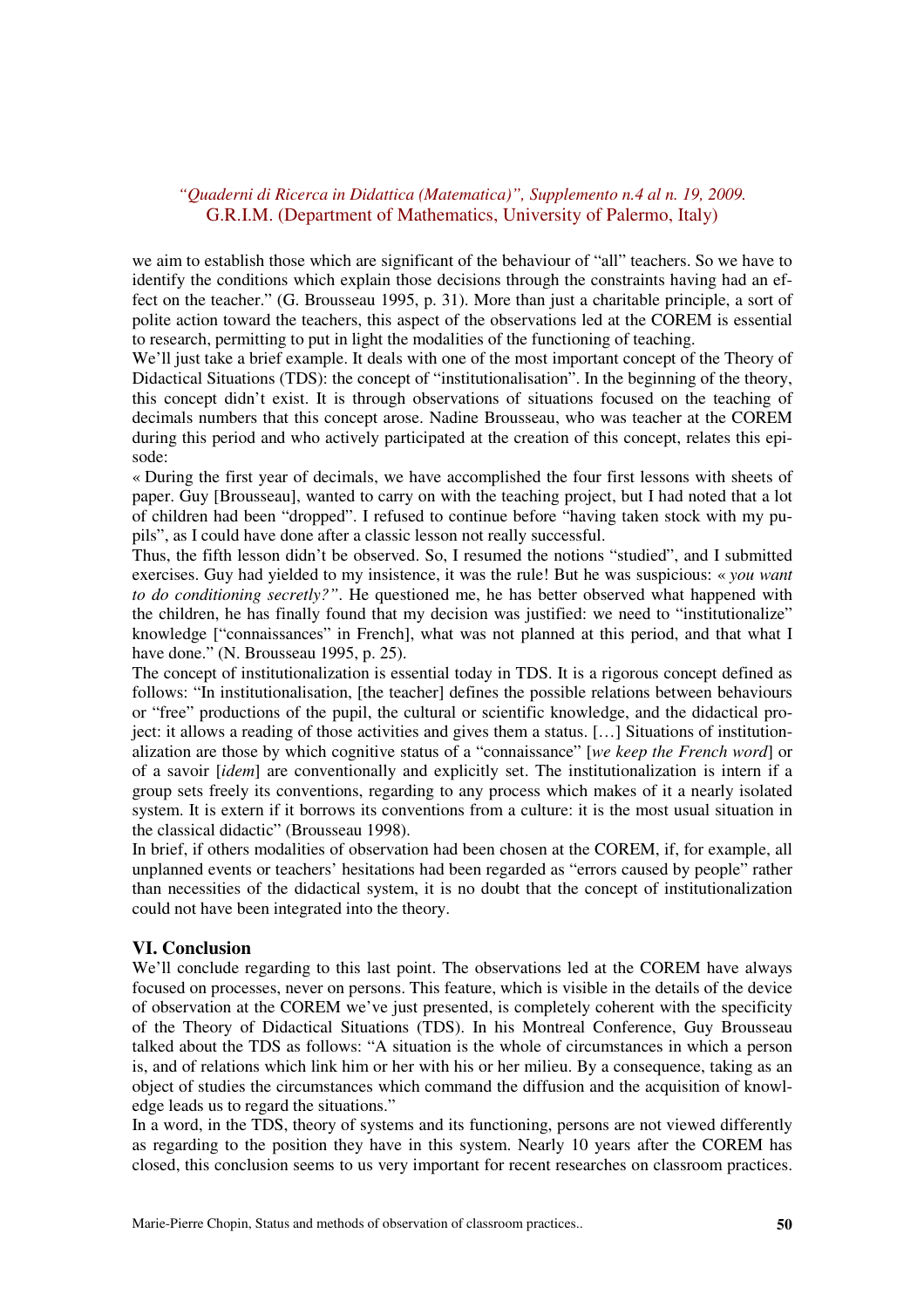It shows that status and methods of the observation are indubitably connected to the theoretical positioning of the researcher, and so, prevents us of the risk pointed in introduction of the "entomologist position of the observer". In particular the COREM experience in observing classroom practices could allow us improving the recent debate open in France about another important device dealing with the observation of classroom practices. This project, called "ViSA", aims the constitution of a bank of video data, showing teaching situations, accessible on internet<sup>6</sup>. It's no doubt that this project will be very useful to the development of researches on classroom practice, in France, in Europe, and maybe far away. For example, in a few time, it will permit to share nearly 400 films produced by the COREM during its 25 years of existence. Nevertheless, beside theses positive aspects, a high number of methodological and theoretical interrogations are open today about this ViSA project, for example about the question of the status of "pictures" made available by this device: under which methodological and theoretical conditions will they permit to "observe classroom practice". In our opinion, the pieces of discussion exposed in this text from the experience of the COREM seem to be able to deal with this kind of questions.

**<sup>6</sup>** The lector could refer for more details to: http://visa.inrp.fr/visa